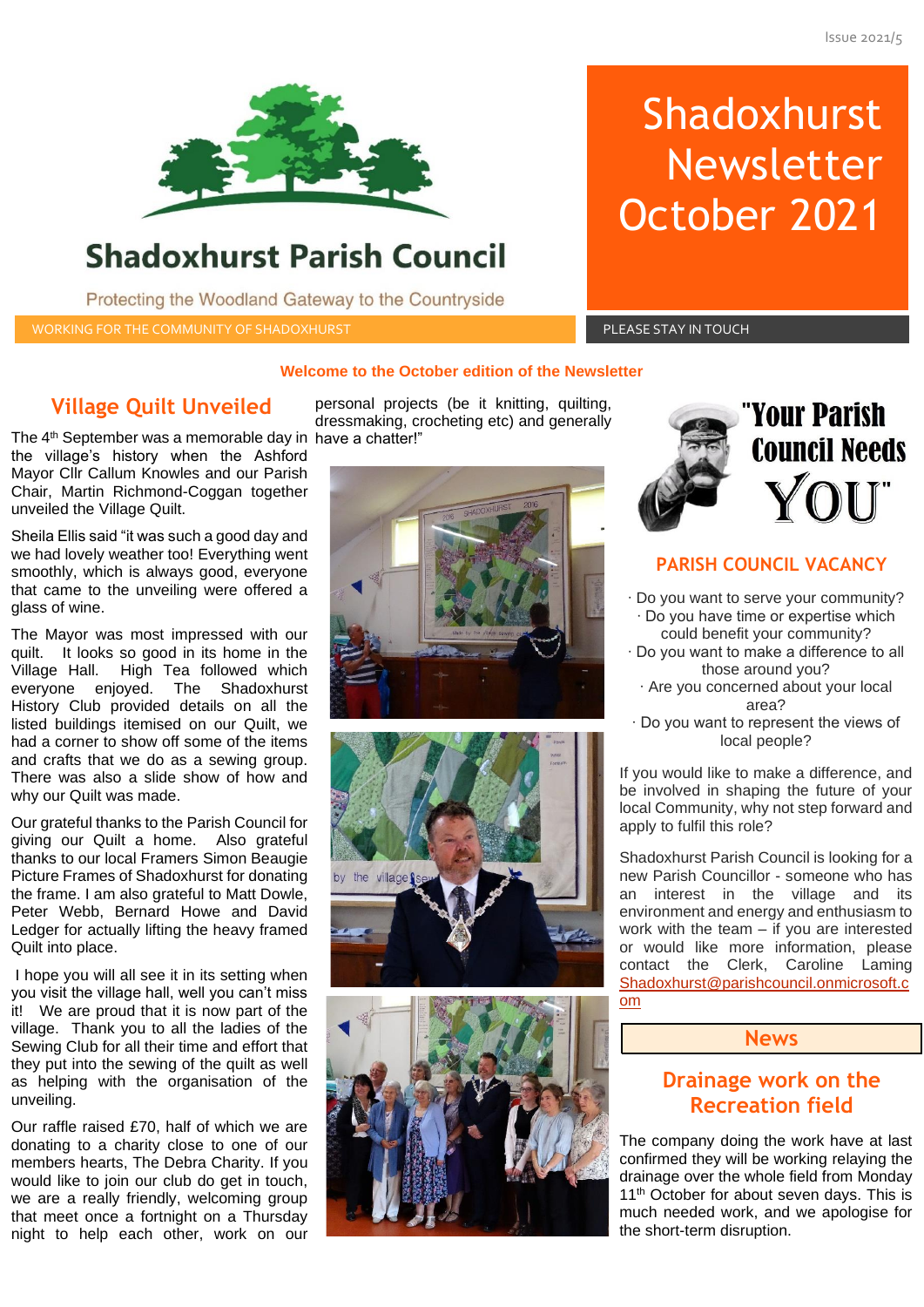The drainage work will mean football fixture rearrangements on the weekend of the 16<sup>th</sup> October and reduced use for all in that time.

## **Quiz Night December**

We are pleased to report that the much acclaimed and popular Quiz Night makes a welcome return on the **4 th December** in the Village Hall starting promptly at 7.00pm. To reserve a table of 6 people, pre-booking is essential, please ring **Karen on 732276**, tickets are only £5 per person, please bring your own refreshments. Please be aware that some Covid restrictions may be in place so we can have a safe event.

## **Christmas Craft Fair**

There will be a Christmas Craft Fair on **Saturday 27th November** from 10.00am to 2.00pm in the Village Hall. If you would like to book a table, please contact Hannah on 01233 733653 or 07963 717063. Entry is free and refreshments will be available.

## **Charity Christmas Market**

Green Farm Community Garden are holding a Market on **Sunday 5th December** between 12.00 and 3.00pm, look out for posters, entrance off Duck Lane.

## **Tea and Tots**

Shadoxhurst Tea & Tots started up recently, but due to work changes for one of the organisers it is currently on hold. If you can help with re-establishing this on a Thursday please contact Emma or Alexandria on the Facebook page or email [ShadoxhurstTeaandTots@gmail.com](mailto:ShadoxhurstTeaandTots@gmail.com)

## **Ark Drama 2000**



Do you have a child between 7 and 21 that loves to sing, dance and act?

Ark Drama 2000 is a community group where young people can perform to their hearts content. No audition required!

We have been entertaining our audiences in Ashford and Folkestone since 1999 with shows such as Scrooge, Oliver, Bugsy Malone and Into the Woods. If you know anyone who may be interested in joining the group, please email [arkdrama2000@outlook.com](mailto:arkdrama2000@outlook.com)

You can visit our website [www.arkdrama2000.co.uk](http://www.arkdrama2000.co.uk/) or Facebook page for further details.

## **King's Head**

Please support the pub, they are working hard to keep offering good food and drink to us all. Ring to book a table for the last Sunday of the month charity quiz and of course if booking to eat on any day. More information can be found

[www.kingsheadshadoxhurst.co.uk/](http://www.kingsheadshadoxhurst.co.uk/) and the busy Facebook page at [www.facebook.com/KingsHeadShadoxhu](http://www.facebook.com/KingsHeadShadoxhurst) [rst.](http://www.facebook.com/KingsHeadShadoxhurst) Or ring them on **01233 732243**.

## **Village Forum**

Members of the Forum met on Monday the 13 th of September at 7.30pm in the Hall. Although we still don't have a person to lead, some great ideas for future village events were suggested. Some are already in the new "Save the Date" feature on the back page.

The next meeting is the **Monday 18th October at 7.30pm** in the Village Hall. This is a good time to get on the mailing list so please email David on [amberherne@btinternet.com](mailto:amberherne@btinternet.com)

Please put **'Join Forum'** in the subject heading.

## **Green Farm Community Garden and Pop-up Coffee Shop**

We want to thank the Kings Head and all of you who have come to the recent Quiz Nights for your great support for the Community Garden, which has been the chosen charity.

Come and visit us at the pop-up coffee shop on **Thursdays between 10 am and 12.00 pm**, have a coffee and cake, buy **Lane**, signposted to **Community Garden.**

[www.facebook.com/greenfarmcommunityg](http://www.facebook.com/greenfarmcommunitygarden) [arden](http://www.facebook.com/greenfarmcommunitygarden)

## . Neighbourhood Watch (NHW) Update

Reported Scams have been fewer in recent months, but they are still being perpetrated by unscrupulous individuals – usually focussing on peoples worries or concerns.

The most recent items reported:-

- Energy Scam Calls (particularly relevant following recent news items on likely price increases over the coming months).
- Fake NHS COVID pass emails and texts (again particularly relevant if you are considering travel abroad).

Latest advice to protect yourself from Fraud is by way of the "Take 5" campaign:-

- 1. Stop Take a moment to stop and think before giving out your personal or payment card details.
- 2. Challenge Could it be fake? It's okay to reject, refuse or ignore any requests you think seem suspicious (only criminals will try to rush or panic you).
- 3. Protect If you believe you've been targeted by scammers, report it to Action Fraud on 0300 123 2040 or at actionfraud.police.uk.

More tips at Take Five - To Stop Fraud | To [Stop Fraud \(takefive-stopfraud.org.uk\)](https://takefive-stopfraud.org.uk/)

Remember you can report items to the Police via 101 or using the Website (Chat apparently is quicker and easier than using the phone). If you would prefer to remain anonymous then use CrimeStoppers on 0800 555 111 or via their website [https://crimestoppers-uk.org/give-](https://crimestoppers-uk.org/give-information/forms/give-information-anonymously)

[information/forms/give-information-](https://crimestoppers-uk.org/give-information/forms/give-information-anonymously)

[anonymously](https://crimestoppers-uk.org/give-information/forms/give-information-anonymously) . Please include details of any vehicles – make, model and colour, as well as registration plate details.

Call 999 if you feel threatened or in danger – see contact details below for ways to contact the Police in non-urgent situations. Peter Webb 01233 732901 Neighbourhood Watch Co-ordinator

[Peter707R@Hotmail.com](mailto:Peter707R@Hotmail.com)

## **Clubs and Activities**

## **Shadoxhurst Flower Club**

some veg and, if you like, chat about Jill on the 1<sup>st</sup> December, both 7.30pm. To volunteering. The entrance is in **Duck**  stay in touch, please contact either Ann on The next meeting is the AGM and a demonstration by Ellouise and Jane on 3rd November then a Christmas meeting with 07989 586575 or Gaye on 01233 732212.

## **1 st Shadoxhurst Scout Group**

The Scout group is fully functioning with Beavers, Cubs and Scouts.

If you have a child wishing to join in, they have a few spaces in each of the three sections, so please get in touch.

> Please contact Simon at [raven.1stshadoxhurst@gmail.com](mailto:raven.1stshadoxhurst@gmail.com)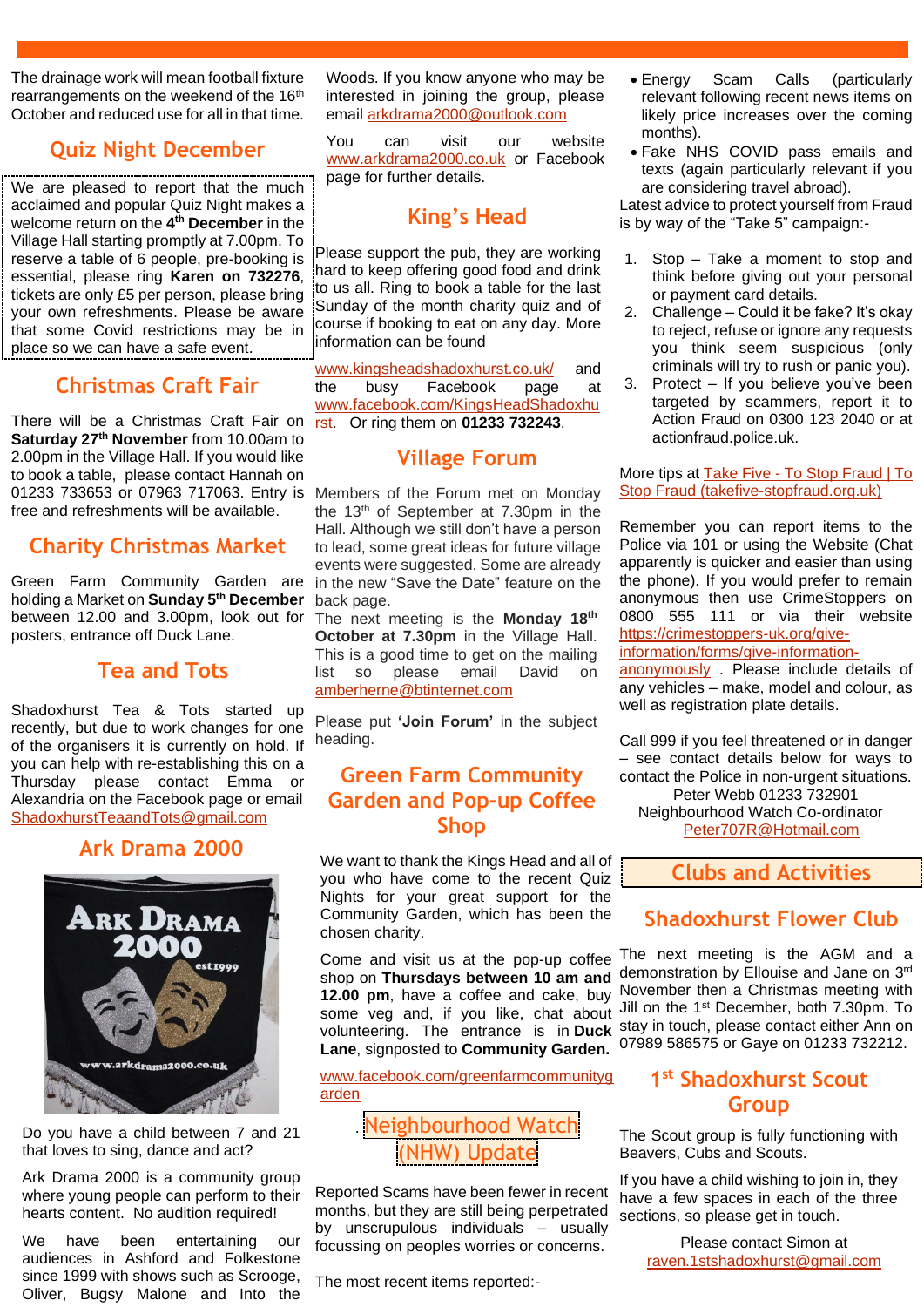## **History Club**

We have completed the first stage of the document detailing the listed buildings in Shadoxhurst. It was revealed at the quilt unveiling and is currently on display in the village hall.

We are continuing to research the rest of the listed buildings, not on the quilt, and hope to produce a fully completed booklet towards the end of the year. We are also looking at producing a "Now and Then" style calendar for 2023; if anyone has any old photographs of any part of the village, please email a copy [egw2@hotmail.co.uk](mailto:egw2@hotmail.co.uk)

We are now meeting in person with some Covid procedures in place. We meet in the village hall 7-8.30pm, see Dates for your Diary on the back page. If you would like to join us, or would like any further information on the club, please contact Lis on the email address above.

Lis Webb – Coordinator Shadoxhurst History Club

## **Ashford Courtside Football Club**



Ashford Courtside FC have had a bright start to the season across all of our age groups. All three teams have new match day kits and we would like to thank local sponsor Lance and the Kings Head pub for sponsoring our U13 team.

Our newly formed U7 team enjoyed their first ADYFL tournament last weekend and continue to learn and improve together.

We now move venues for our winter training, but our home ground will remain at Shadoxhurst for our home fixtures. We would like to thank everyone for their continued support and look forward to welcoming you at a home game soon.



## **Gardening Club**

The club has now met twice this year and welcome to our new members. Items discussed have included how to store vegetables and ideas for redesigning a garden space and items to grow in constrained borders.

We have also shared some of the garden produce and seeds collected – if you'd like to join us, the next meeting will be Monday 25<sup>th</sup> October at 7.30pm in the Shadoxhurst Pavilion (off Hornash Lane).

Let me know if you will be coming along so that I can ensure we have enough space/chairs!

Peter Webb [Peter707R@Hotmail.com](mailto:Peter707R@Hotmail.com) or 01233 732901

## **Ashford Borough Update**

Our two Borough Councilors are part of the Ashford Independent Group which is the largest opposition group. George Sparks sits on the Planning Committee which is back to meeting monthly. There are still many planning applications being held up by the "Stodmarsh Lakes Nutrient Issue". Due to the many complexities, this may take a couple of years to finally resolve. George is also on the Appeals Committee and the River Stour Internal Drainage Board. He also observes at Cabinet, Audit and Overview and Scrutiny Committees.

David Ledger sits on the Overview and Scrutiny Committee which scrutinises the budget and the many decisions taken by ABC through the year. He also sits on the Local Plan and Planning policy Task Group and has recently been asked to sit on the Pavilion on 23<sup>rd</sup> October at 10.00am. Climate Change Committee.

The monthly Meet your Councillor drop-in surgeries were cancelled through the Covid 19 crisis. These are being resumed with the first on **13th October**, and then on the 2nd Wednesday of the month at 12.00pm at the King's Head. Contact details for both Councilors are on the back page.

#### **Parish Notes**

## **Speedwatch**

The team is asking for a few more volunteers to help with monitoring, please contact Roger on 01233 733581 or email him on [roger.shadoxhurstpc@gmail.com](mailto:roger.shadoxhurstpc@gmail.com)

## **Staying in touch**

The **"Shadoxhurst, a Kent Village" Facebook Page** has grown to over 1,900 members and the "Shadoxhurst" and the "Shadoxhurst **Community" Facebook Page** has over **655** members.

## **Next Parish Meeting**

The next meeting of the Parish Council is **Wednesday 13 th October** at 6.00 pm in the Village Hall.

The following meeting is **Wednesday 10th November** at 6.00pm Please see our website and the two notice boards to stay up to date. Incidentally, we are looking to add two more notice boards in the near future and renew the current two.

If you would like to talk to the Chairman, please contact Martin on **01233 808707** or [martin.shadoxhurstpc@gmail.com](mailto:martin.shadoxhurstpc@gmail.com)

#### **Parish Web Site**

We continue to improve the website and encourage those who can, to make regular use of it to stay up to date and see Parish documents go to [www.shadoxhurst.info](http://www.shadoxhurst.info/)

## **Booking the Hall**

If you would like to book the Village Hall or Pavilion for an event, then we ask you to go through the Parish website calendar.

Alternatively, please email Caroline [shadoxhurstvhp@gmail.com](mailto:shadoxhurstvhp@gmail.com) which is an email for hall and pavilion bookings only. Those without computers, Caroline's phone number is on the back page.

#### **Litter Picking**

If you would like to help to give the village an autumnal spruce, please meet at the

The closing date for information and inclusions for the December edition is **the 25th of November**. If you would like any information included, please email it to David at [amberherne@btinternet.com](mailto:amberherne@btinternet.com)